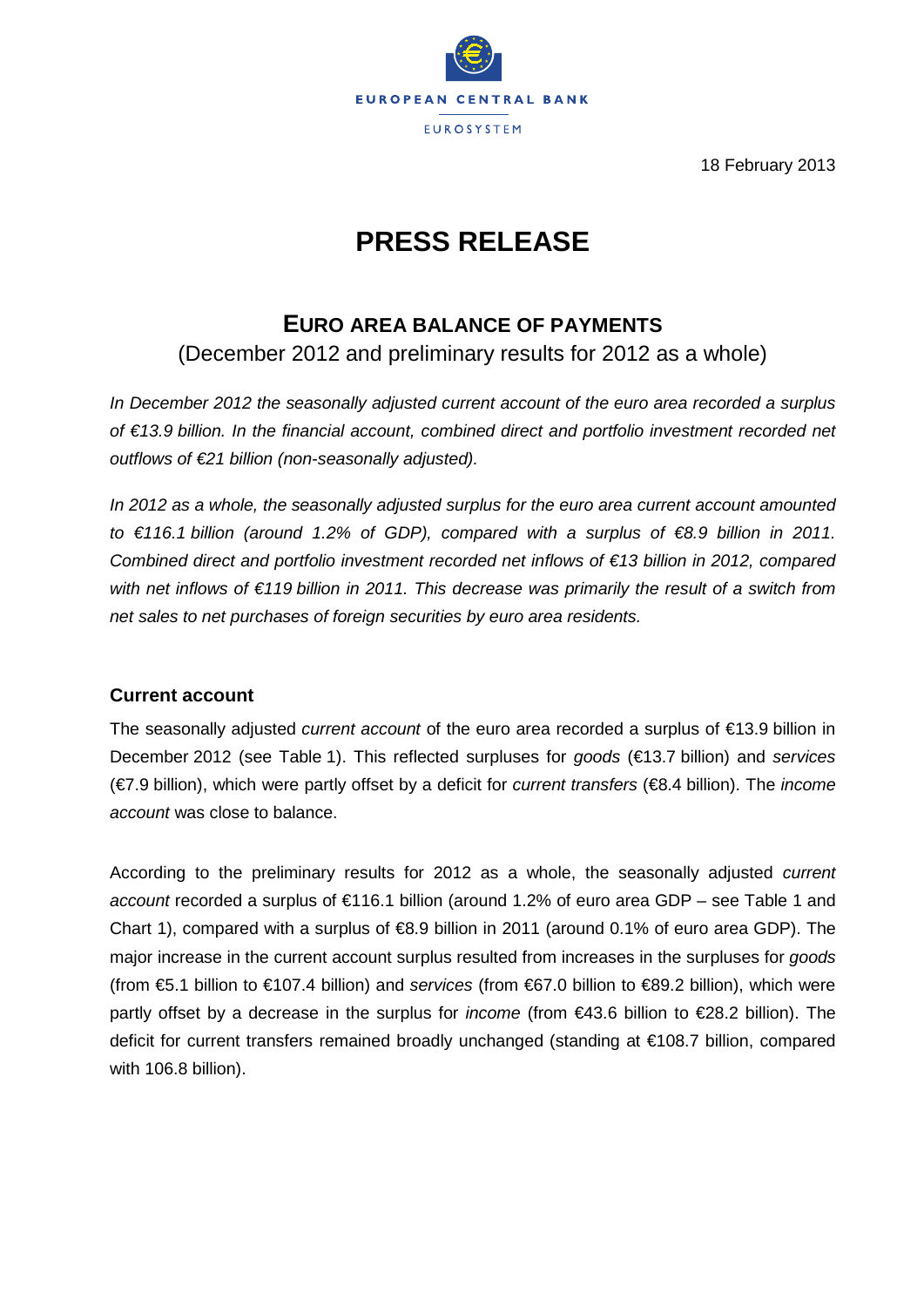

## **Financial account**

In the financial account (see Table 2), *combined direct and portfolio investment* recorded net outflows of €21 billion in December 2012, reflecting net outflows for both direct and portfolio investment (€9 billion and €12 billion respectively).

In direct investment, net inflows of €9 billion in *equity capital and reinvested earnings* were more than compensated for by net outflows of €18 billion in *other capital (mostly inter-company loans)*.

The net outflows for *portfolio investment* resulted from net outflows for both *equity* (€10 billion) and *bonds and notes* (€3 billion), which more than offset the modest net inflows for *money market instruments* (€1 billion). The rather subdued developments in portfolio investment were characterised by net purchases of both euro area securities by non-residents (€33 billion) and foreign securities by euro area residents (€46 billion).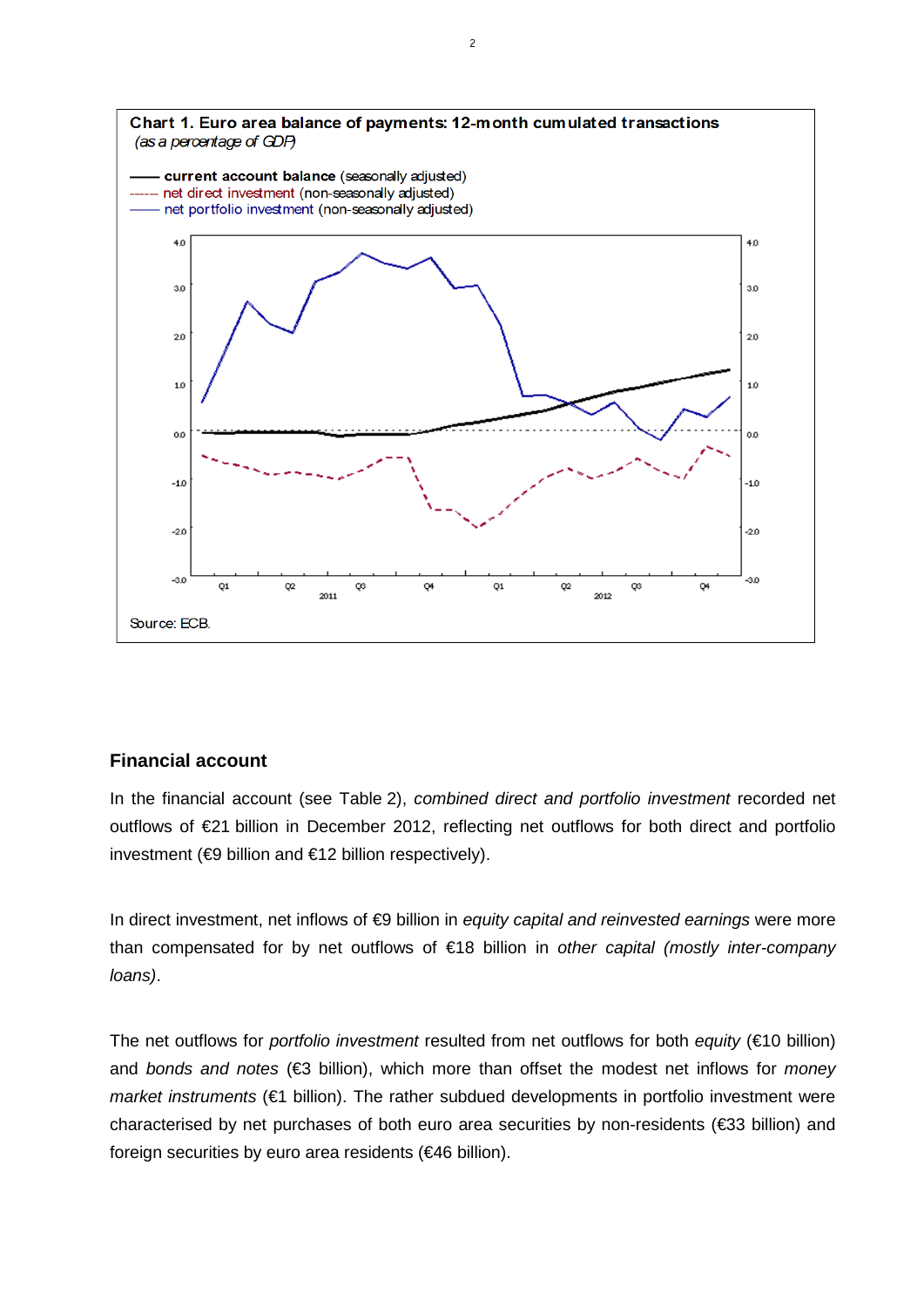The *financial derivatives* account recorded net inflows of €2 billion.

*Other investment* recorded net outflows of €29 billion, reflecting net outflows for *general government* (€14 billion) and *MFIs excluding the Eurosystem* (€25 billion), which were partly offset by net inflows for the *Eurosystem* (€7 billion) and *other sectors* (€2 billion).

The [Eurosystem's stock of](http://www.ecb.europa.eu/stats/external/reserves/html/index.en.html) *reserve assets* decreased by €29 billion in December 2012 (from €718 billion to €689 billion), mainly on account of a decrease in the market price of gold and that of securities denominated in foreign currency, since net transactions (excluding valuation effects) were residual (€1 billion).

In 2012 as a whole, *combined direct and portfolio investment* recorded cumulated net inflows of €13 billion, compared with net inflows of €119 billion in 2011. This decrease was driven by lower net inflows for *portfolio investment* (decreasing from €274 billion to €64 billion), which in turn mainly reflected a switch from net sales (€52 billion) to net purchases (€190 billion) of foreign securities by euro area residents. This development in portfolio investment was partly offset by a decrease in the net outflows for *direct investment* (from €155 billion to €51 billion).

#### **Data revisions**

This press release incorporates revisions to the data for November 2012. These revisions have not significantly altered the figures previously published for the *current*, *capital* and *financial accounts.*

# **Additional information on the euro area balance of payments and international investment position**

*In this press release, the seasonally adjusted current account refers to working day and seasonally adjusted data. Data for the financial account are not working day or seasonally adjusted.*

*In line with the agreed allocation of responsibilities, the European Central Bank compiles and disseminates monthly and quarterly balance of payments statistics for the euro area, whereas the European Commission (Eurostat; see news releases for "Euro-indicators") focuses on quarterly and annual aggregates for the European Union. These data comply with international standards, particularly those set out in the IMF's Balance of Payments Manual (fifth edition). The aggregates for the euro area and the European Union are compiled consistently on the basis of transactions and positions vis-à-vis residents of countries outside the euro area and the European Union respectively.*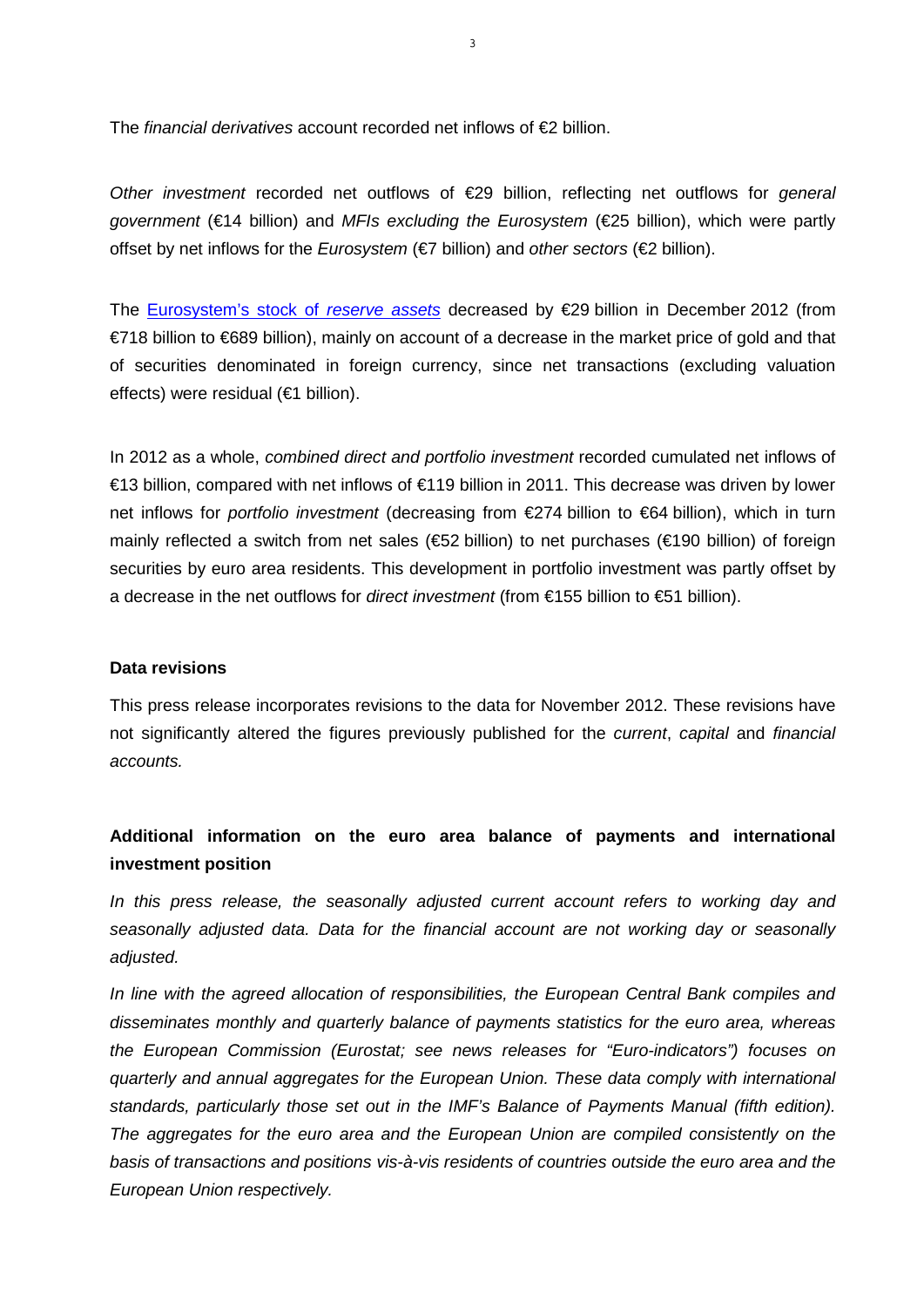*A complete set of updated euro area balance of payments statistics (including a quarterly geographical breakdown for the main counterparts) and international investment position statistics is available in the "Statistics" section of the ECB's website under the headings ["Data](http://www.ecb.europa.eu/stats/services/latest/html/index.en.html)  [services"/"Latest monetary, financial markets and balance of payments statistics".](http://www.ecb.europa.eu/stats/services/latest/html/index.en.html) These data, as well as historical euro area balance of payments time series, can be downloaded from the [ECB's Statistical Data Warehouse \(SDW\).](http://sdw.ecb.europa.eu/browse.do?node=2018790) Data up to December 2012 will also be published in the March 2013 issues of the ECB's Monthly Bulletin and Statistics Pocket Book. [Detailed](http://www.ecb.europa.eu/stats/external/balance/html/index.en.html)  [methodological notes](http://www.ecb.europa.eu/stats/external/balance/html/index.en.html) are available on the ECB's website. The [next press release](http://www.ecb.int/events/calendar/statscal/ext/html/stprbp.en.html) on the euro area monthly balance of payments will be published on 20 March 2013.* 

#### **Annexes**

- Table 1: Current account of the euro area
- Table 2: Monthly balance of payments of the euro area

#### **European Central Bank**

Directorate General Communications and Language Services Press and Information Division Kaiserstrasse 29, D-60311 Frankfurt am Main Tel.: +49 69 1344 7455, Fax: + 49 69 1344 7404 Internet: http://www.ecb.europa.eu

**Reproduction is permitted provided that the source is acknowledged.**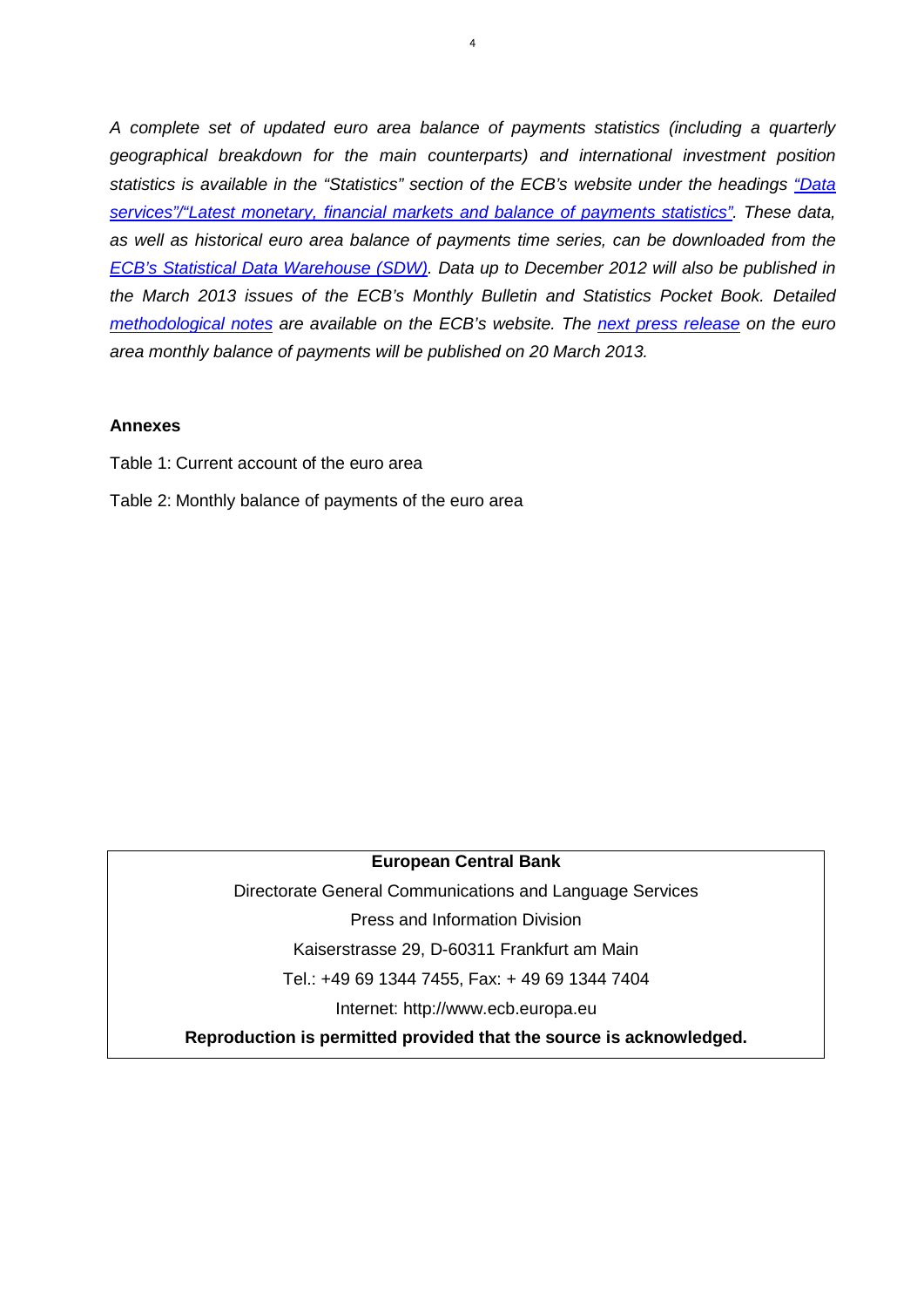## **Table 1: Current account of the euro area**

#### (EUR billions unless otherwise indicated; transactions; working day and seasonally adjusted data)

|                                  | <b>Cumulated figures</b><br>for the 12-month<br>period ending | 2012      |        |        |        |        |        |        |        |        |        |        |        |        |
|----------------------------------|---------------------------------------------------------------|-----------|--------|--------|--------|--------|--------|--------|--------|--------|--------|--------|--------|--------|
|                                  | Dec. 2011                                                     | Dec. 2012 | Jan.   | Feb.   | Mar.   | Apr.   | May    | June   | July   | Aug.   | Sep.   | Oct.   | Nov.   | Dec.   |
| <b>CURRENT</b><br><b>ACCOUNT</b> | 8.9                                                           | 116.1     | 6.0    | 6.5    | 9.1    | 7.2    | 9.8    | 9.6    | 9.9    | 10.9   | 9.4    | 8.0    | 15.9   | 13.9   |
| Memo: as a percentage of GDP     | 0.1                                                           | 1.2       |        |        |        |        |        |        |        |        |        |        |        |        |
| Credit                           | 2,971.1                                                       | 3,130.0   | 255.9  | 255.3  | 258.4  | 260.0  | 262.5  | 264.5  | 259.5  | 266.3  | 267.4  | 258.1  | 259.1  | 263.0  |
| <b>Debit</b>                     | 2,962.2                                                       | 3,013.9   | 249.9  | 248.8  | 249.3  | 252.8  | 252.7  | 254.9  | 249.6  | 255.4  | 257.9  | 250.1  | 243.2  | 249.2  |
| Goods                            | 5.1                                                           | 107.4     | 6.4    | 6.7    | 6.7    | 7.7    | 8.8    | 8.5    | 6.8    | 10.0   | 9.0    | 10.2   | 13.0   | 13.7   |
| Credit (exports)                 | 1,772.5                                                       | 1,913.2   | 155.1  | 155.6  | 156.4  | 159.0  | 160.8  | 160.5  | 156.5  | 164.5  | 162.9  | 158.8  | 160.6  | 162.4  |
| Debit (imports)                  | 1,767.4                                                       | 1,805.8   | 148.7  | 148.9  | 149.7  | 151.4  | 152.0  | 152.0  | 149.7  | 154.6  | 153.9  | 148.7  | 147.6  | 148.7  |
| <b>Services</b>                  | 67.0                                                          | 89.2      | 5.9    | 7.0    | 8.9    | 7.5    | 7.5    | 7.7    | 6.9    | 8.1    | 7.2    | 7.4    | 7.2    | 7.9    |
| Credit (exports)                 | 575.9                                                         | 614.7     | 48.7   | 49.9   | 50.3   | 51.1   | 51.2   | 52.5   | 51.0   | 52.4   | 52.2   | 51.2   | 52.0   | 52.4   |
| Debit (imports)                  | 508.9                                                         | 525.4     | 42.8   | 42.8   | 41.4   | 43.6   | 43.8   | 44.8   | 44.0   | 44.2   | 45.0   | 43.8   | 44.7   | 44.5   |
| Income                           | 43.6                                                          | 28.2      | 3.0    | 2.7    | 2.6    | 1.3    | 3.0    | 2.4    | 5.1    | 1.9    | 2.9    | $-0.3$ | 3.1    | 0.6    |
| Credit                           | 528.2                                                         | 506.6     | 44.0   | 42.1   | 43.3   | 41.6   | 42.7   | 43.4   | 43.9   | 41.5   | 44.1   | 40.7   | 39.0   | 40.3   |
| Debit                            | 484.6                                                         | 478.4     | 41.0   | 39.4   | 40.7   | 40.3   | 39.6   | 41.0   | 38.8   | 39.6   | 41.3   | 41.0   | 35.9   | 39.6   |
| <b>Current transfers</b>         | $-106.8$                                                      | $-108.7$  | $-9.2$ | $-9.9$ | $-9.1$ | $-9.2$ | $-9.5$ | $-9.0$ | $-8.9$ | $-9.1$ | $-9.6$ | $-9.2$ | $-7.5$ | $-8.4$ |
| Credit                           | 94.6                                                          | 95.5      | 8.2    | 7.8    | 8.4    | 8.3    | 7.8    | 8.1    | 8.1    | 7.9    | 8.1    | 7.4    | 7.5    | 7.9    |
| Debit                            | 201.3                                                         | 204.3     | 17.4   | 17.6   | 17.5   | 17.5   | 17.4   | 17.1   | 17.0   | 17.0   | 17.8   | 16.6   | 15.0   | 16.3   |

Source: ECB.